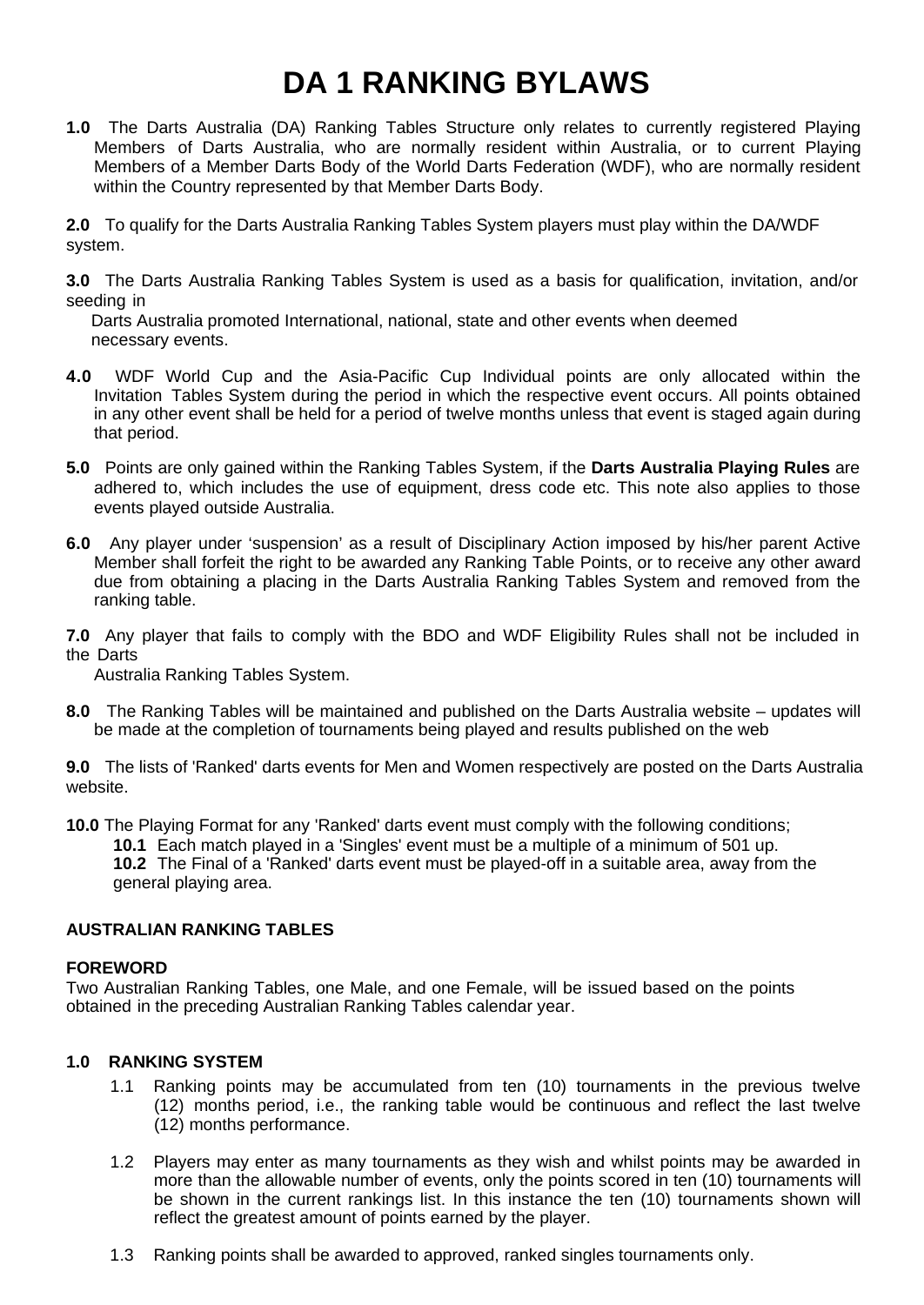1.4 Australian ranking points will only be awarded to Darts Australia member 1.5 All Players must complete the tournament registration form at all events.

1.6 Tournament Poster (Flier) to include DA 1 ranking

1.7 Flier to be sent in n6weeks prior to the event to Da Secretary and webmaster.

1.8 Flier to include DA Sponsors Logos and DA Logos and to be approved by DA.

# **2.0 RULES**

 2.1 Each State and Territory to have their events along with format of play and Prize Money in a booklet

2.2 Each event to have a poster stating with

a. Format RR or KO

- b. Sets or Legs
- c. Straight start or Double Start
- d. Entry Fee
- e. Starting Times

2.3 RR groups, number of players per group would decide how many legs would be played etc, 6 players or less, best of 5 legs

2.4 More than 6 per group best of 3 legs. Depending on the number of boards available.

# **All DA 1 to start with a Round Robin then going into Knock Out**

- 1. Seeding or No Seeding is up to the host
- 2. If Seeding, it is done before RR starts
- 3. Not allowed to reseed after RR going into KO
- 4. All players must be placed in the draw
- 5. Refer to PDF Seeding, if there is seeding, locations of each seed to each group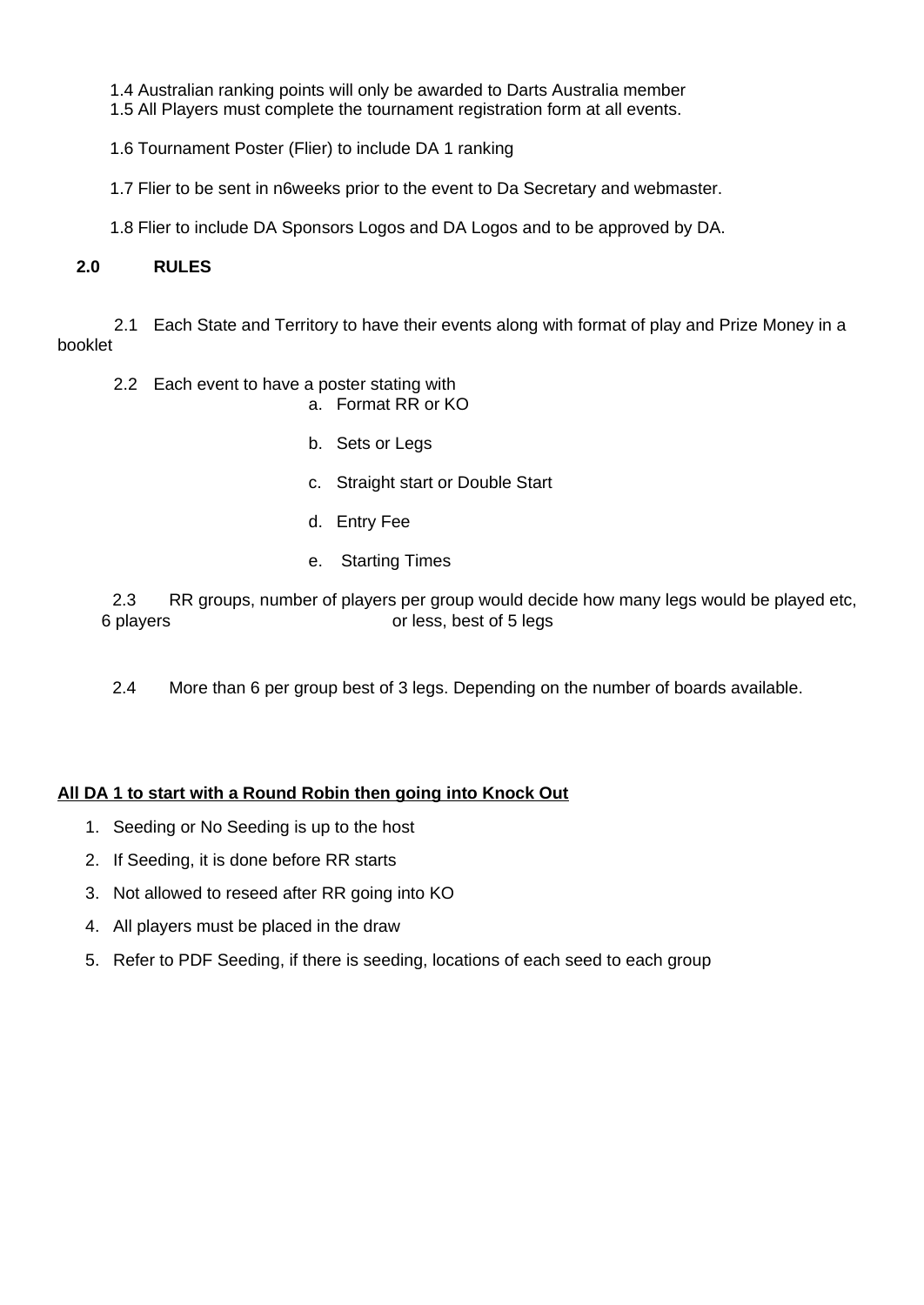#### **3.0 CALENDAR**

- 3.1 The official Darts Australia Ranked Events Calendar for the following year is to be advised before the Mid-Year meetings. Active Members shall notify the D.A. Secretary of their ranked tournaments for the next year before  $30<sup>th</sup>$  June and the D.A. Secretary will produce a calendar for ratification at the Midyear Meeting. Failure to do so will mean your events will not be included.
- 3.2 Events may not be considered for inclusion within this Ranking Tables System if they are played on dates which coincide with the Australian Darts Grand Prix scheduled events.

#### **4.0 RANKING LISTINGS**

The Rankings listings to be placed on the Darts Australia website at the end of each calendar month and provided to Active Members, Executive, Chairman of Selectors and Australian Team Captain.

#### **5.0 FORMS COMPLETION**

- 5.1 Claim forms for ranking points are to be completed by the hosting State Council/Association and submitted to the Secretary of the Active Member together with a copy of the respective draw/result sheet.
- 5.2 The Active Member shall ensure the accuracy of the claim and forward to the Darts Australia Secretary and the Darts Australia Rankings Officer within 2 days of the date of the tournament. A fine of \$100 will be imposed on Active Members for failure to forward results of Darts Australia ranked events within the allocated time.
- 5.3 There are four forms to be filled in completely and returned: 5.3.1 Darts Australia Claim forms (Men & Women's)

# **6.0 TOURNAMENT RANKING**

6.1 The following tournaments allocated to each Active Member shall be Australian ranked tournaments:

6.1.1 State Singles Championship (Men and Ladies) – closed to registered players of the Active

Member

. 61.2 Nominate seven (7) major events to be held in their state/territory. (combination of Category 1 plus Grand Prix)

The events are for both men and ladies in which all Darts Australia members are eligible to play.

- 6.2 If an event, which is awarded ranking points in one year, is replaced by a different event in the following year, points will remain current until the points awarded for the new event are honored. In the instance where the second event is played before the end of this (12) twelve-month period, then the replacement event points allocation will be considered current.
- 6.3 Where segregated tournaments are conducted each shall be considered a separate event for the purpose of awarding points.
- 6.4 In addition each active member may submit additional ranked tournaments to be added to the calendar of ranked events. The additional events to be submitted annually and advised at the Mid- Year Meeting.
- 6.5 Active Members are to ensure that all advertising (posters, flyers, Internet, print media, radio and television) of events carrying Darts Australia Ranking Points do not conflict in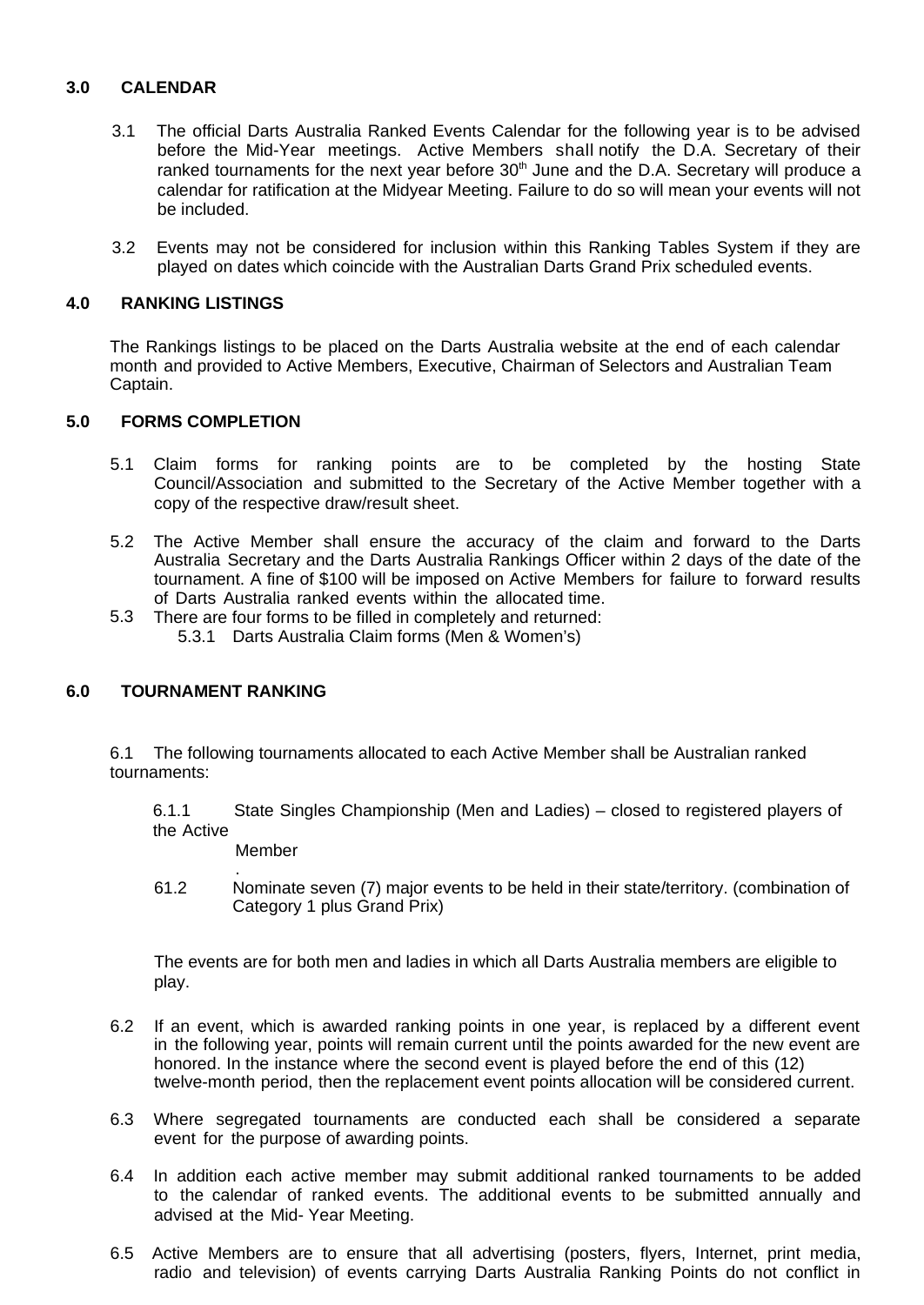anyway with Darts Australia sponsorship and policies.

6.6 Active Members are to ensure that Darts Australia ranked events are not aligned to any darting bodies not affiliated to the World Darts Federation.

# **7.0 ALLOCATION OF POINTS**

- 7.1 It is considered preferable, that a one-life system be adopted for all Darts Australia ranked tournaments, however, subject to sponsor requirements, other formats are allowable.
- 7.2 Ranking points are determined on the finishing position in a DA 1 Ranked event For Example:  $1<sup>st</sup>$ 
	- 2 nd
	- $3^{\text{rd}}$  to  $4^{\text{th}}$
	- $5<sup>th</sup>$  to  $8<sup>th</sup>$
	- $9^{\rm th}$  to  $16^{\rm th}$

If a double life system is used a player can only receive points in one (1) life only. The highest position points will be awarded only (Players cannot receive double points).

#### **8.0 RANKING PLACE POINTS**

To qualify for Australian ranking points, Active Members must notify all States /Territories of the staging of the event by listing them in the Darts Australia Calendar. States/Territories must be notified of any change to a tournament date at least three (3) months prior to the staging of that event.

**8.1 Placing Points**

# **Points structure for DA 1 rankings**

| <b>State Singles</b> |        | DA CAT 1 Tournaments |        |
|----------------------|--------|----------------------|--------|
| Placing              | Points | Placing              | Points |
|                      |        |                      | 15     |
|                      |        |                      |        |
|                      |        | 3/4                  |        |
| 5/8                  |        | 5/8                  |        |

#### **8.2 Player Representative Bonus Points**

- Players representing their State/Territory at the Australian Championships Five (5) points.
- Players representing Australia in the World Cup or the Asian Pacific Cup or any other sanctioned

International events selected by the Australian Selectors receive five (5) bonus points.

# **9.0 FEES**

9.1 Darts Australia Player Levy (equivalent to **AU\$3.00**) must be added to the Entry Fee for ALL Men's / Women's Singles events, in Australian Darts Ranked tournaments. This levy is to be paid by the Player. The total Player Levy must be remitted to the Darts Australia Treasurer on the receiving of an invoice not less than 30 days after being invoiced for the respective tournaments.

### **10.0 Grand Prix Table**

**Refer to Grand Prix Rules Document for specific rules and conditions on events included in**